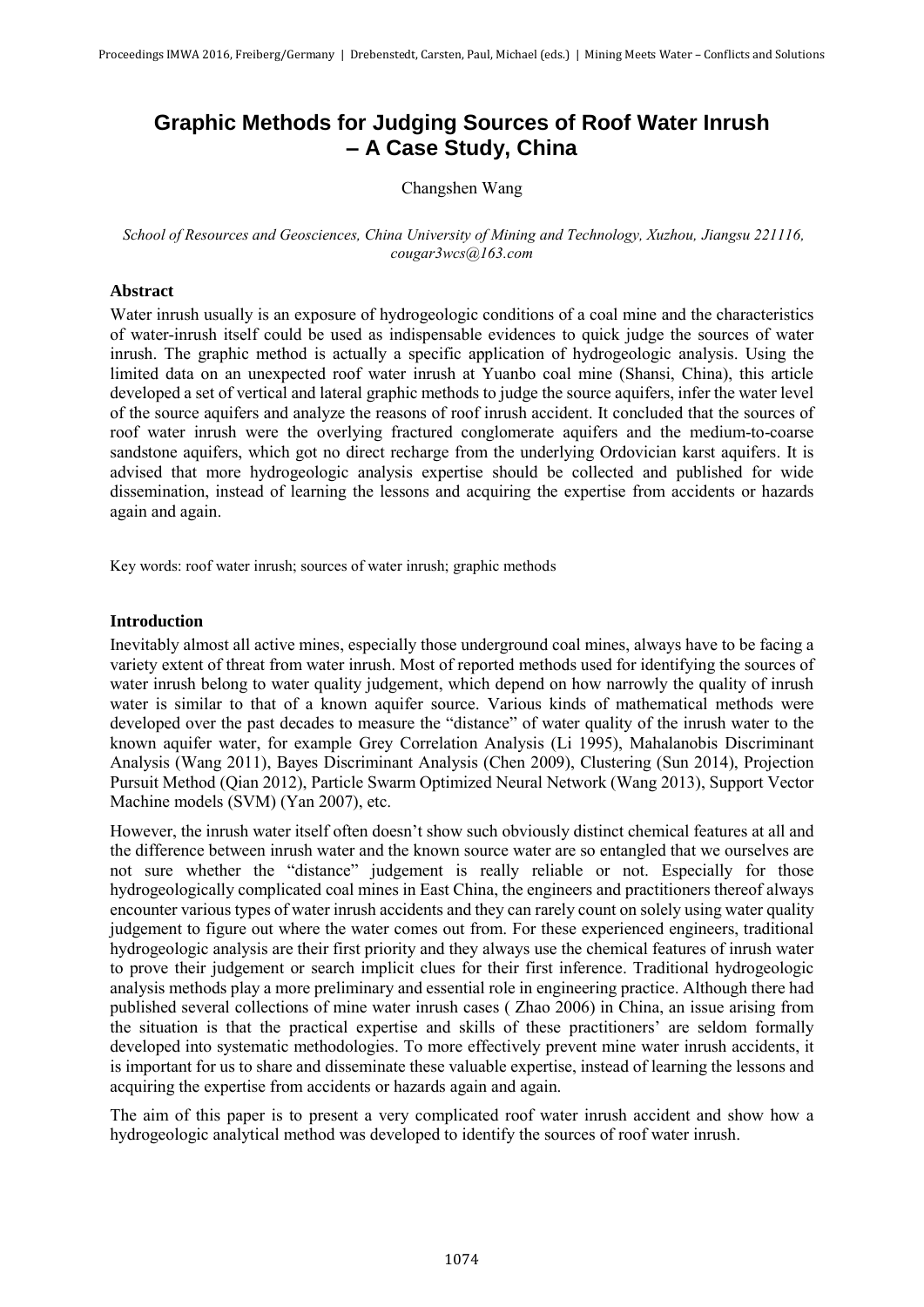# **Background**

The Yuanbao coal mine is located in the north of Shanxi, China and belongs to the typical semi-arid continental climate region with an annual average precipitation of 384mm and an annual average evapotranspiration of 1847.8mm. Yuanbo mine is also hydrogeologically within the west carbonate outcrop boundary of Shentou Ordovician Karst System.

Owing to being at the west edge of Datong Carboniferous-Jurassic Syncline Coalfield, the Jurassic coal seams is lapped out here. The geologic sequence of Yuanbao coal mine mainly consists of the middle Ordovician Majiagou Formation, the upper Carboniferous Benxi and Taiyuan Formations, the lower Permian Shanxi Formation, the middle Permian Shihezhi Formation, the lower Cretaceous Zuoyun Formation, and the Pleistocene non-consolidated deposits. Majiagou Formation is the base of the late Paleozoic coal bearing sequences, and the mainly minable coal seam called No. 9, with 4m in thickness and 160-300m in depth, bears in Taiyuan Formation. With a simple structure, the overall geologic formations of the coal mine strikes NE-SW and dips at  $5 \sim 10^{\circ}$  to NW. As reported by the authorized exploration company, the hydrogeologic conditions of the coal mine would be fairly simple and the estimated maximum mine drainage would be 80 m<sup>3</sup>/h.

The Yuanbao coal mine was designed at an aim annual output of  $5\times10^6$  t/year via longwall & top coal drawing and put into production in 2009. In the beginning year, the successful extraction of the first working face, called Face No.1901, which drained almost no water during mining, seemed to prove that the hydrogeologic conditions of Yuanbao were simple in deed.

However, since Feb., 2012 as the belt gate of Face No. 1916 was western & downwardly driven up to 480m, mine water through roof fissures infiltrated into the tunnel stronger and stronger. The parallel tail gate of the face also suffered heavy room water inrush as it drove near the open-off. By the time the belt and tail gates headed through, the maximum rate of roof water had gone up to 160 m<sup>3</sup>/h. Two months later, the inrush stabilized around  $120 \text{ m}^3/h$  and then last for almost one and a half year until the face was mined out. Such kind of long time and large scale inrush had never happened in this semiarid region and it was against its exploration result. Don't know where the water come from and feared that a near fault, called Fault F1, had conveyed the Ordovician karst water into the roof aquifers, the Face No. 1916 was put aside for almost a whole year.

The limitations and difficulties to judge the sources of roof inrush are (1) the water quality of inrush water was so similar with that of bottom water and underlying karst water; (2) no doubtable fault encountered in two gates when driving; (3) there was no groundwater monitoring borehole and reliable water level data was unavailable; and (4) the nearby Fault F1 was also hydrogeologically unclear. The only available data was a simple inrush description.

# **Methods**

Except for the questionable roof water inrush itself, we collected all kinds of water inrush accidents previously happened within the coal mine together, laid all of them out on the mine's excavation plane map, and drew them respectively on their own sectional maps. Thus, the bulk lateral and vertical waterbearing body were deduced. By post-interviewing the drilling workers and re-constructing a composite drilling geologic column, we further determined the water-bearing aquifers. Addtionaly, we took use of the minute water quality difference, supplementary bottom probe-drilling, etc. to examine other uncertain factor. The scheme of methodologies is as shown in Fig. 1.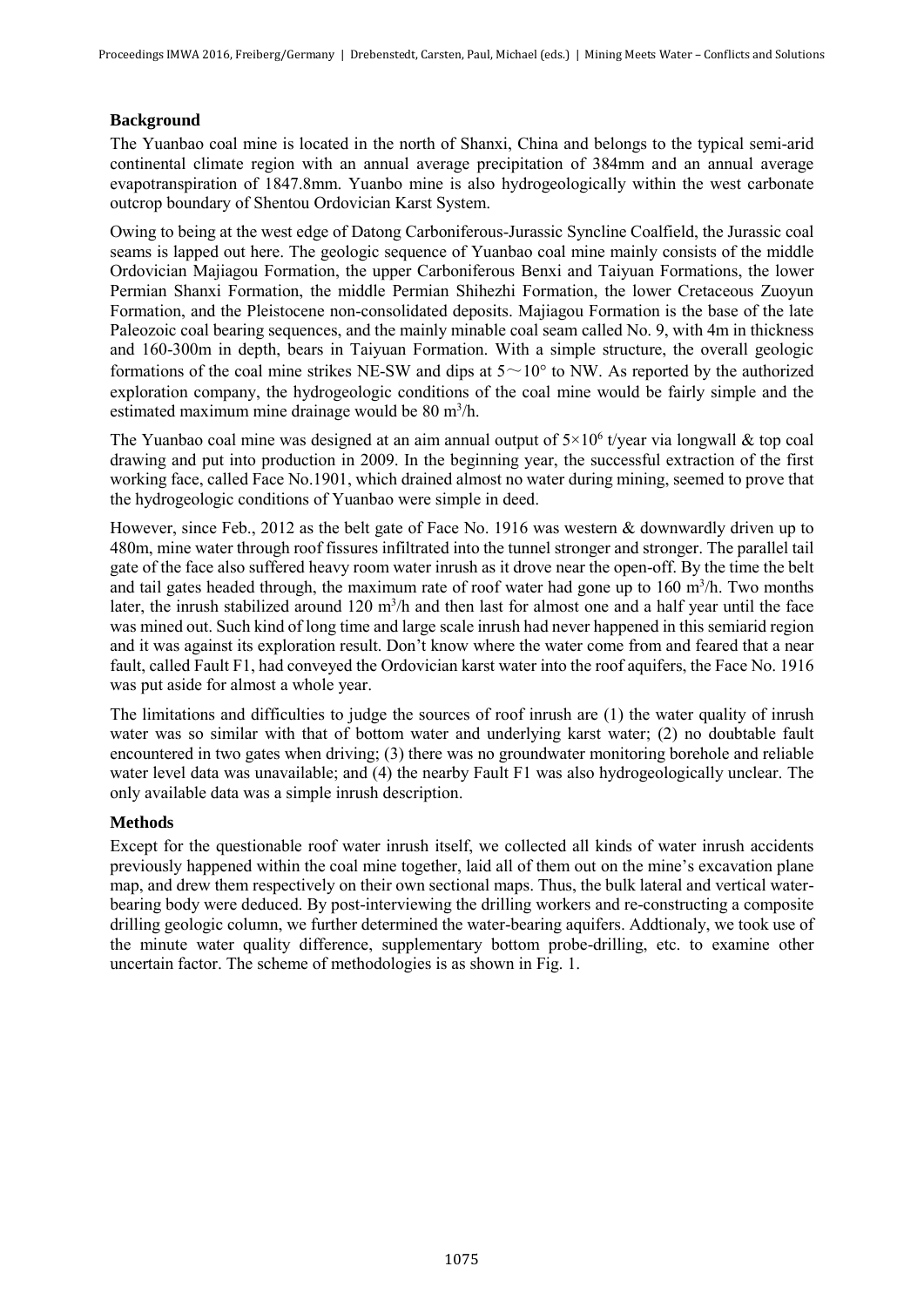

Fig1. Scheme of the graphic methodologies

# **Results**

Totally 76 water inrush accidents were collected and laid out both on the mine's excavation plane map and on the mine's geologic map. It can be drawn that (1) 90% of accidents belong to roof water inrush, (2) the flow rate of most water inrush is less than 5  $m<sup>3</sup>/h$ , (3) roof water inrush accidents preferably happened near a fault or syncline, (4) the magnitude of water inrush obviously increased with the depth of the engineering and went up by 4 times up to 20  $m^3/h$  at the bottom of the panel sub-mains, (4) the abnormal roof inrush happen at the lowest site of the coal mine (+1105m) where the Face No. 1916 just went into, and (5) the overall roof water inrush washows an obvious dewatering feature. So it can further deduce that the abnormal roof water inrush at Face No. 1916 is subject to the whole dewatering procedure of the coal mine.

From the plane map of the 76 inrush points, it can be drawn that (1) the highest boundary of water-laden area of the roof aquifers was roughly corresponding to the floor contour line of coal seam No.9 at +1170m, (2) the intensely water-laden area of the roof aquifer was limited at the NW corner of the coal mine and corresponding to the  $+1140$  contour line of the floor, and (3) the roof water-laden aquifers had been dewatered from  $+1170$  to  $+1140$ m.

To further infer the water level of the inrush aquifers, we overlapped the section profiles of the belt and tail gates of Face No. 1916 and that of the belt and ventilation of the panel sub-mains. The overlapped section profiles showed that (1) in the panel sub-mains, the roof water inrush initially happened at the level of +1170m and then was getting much heavier up to 8-20 m<sup>3</sup> /h at the level of +1140m, (2) in the two gates of Face No. 1916, the roof inrush also coincidently reach its biggest value below the level of +1140m, and (3) to some degree, the Face No. 1916 actually was like a lowest discharging point for dewatering the whole mine.

At the beginning of the roof inrush accident, the mining company had tried to dewater the overlying aquifer via 53 upwardly drilled probing holes and no regular drilling notes were left. By investigating the drilling workers, we re-tracked the information on drilling fluid, water rate, etc. and re-constructed